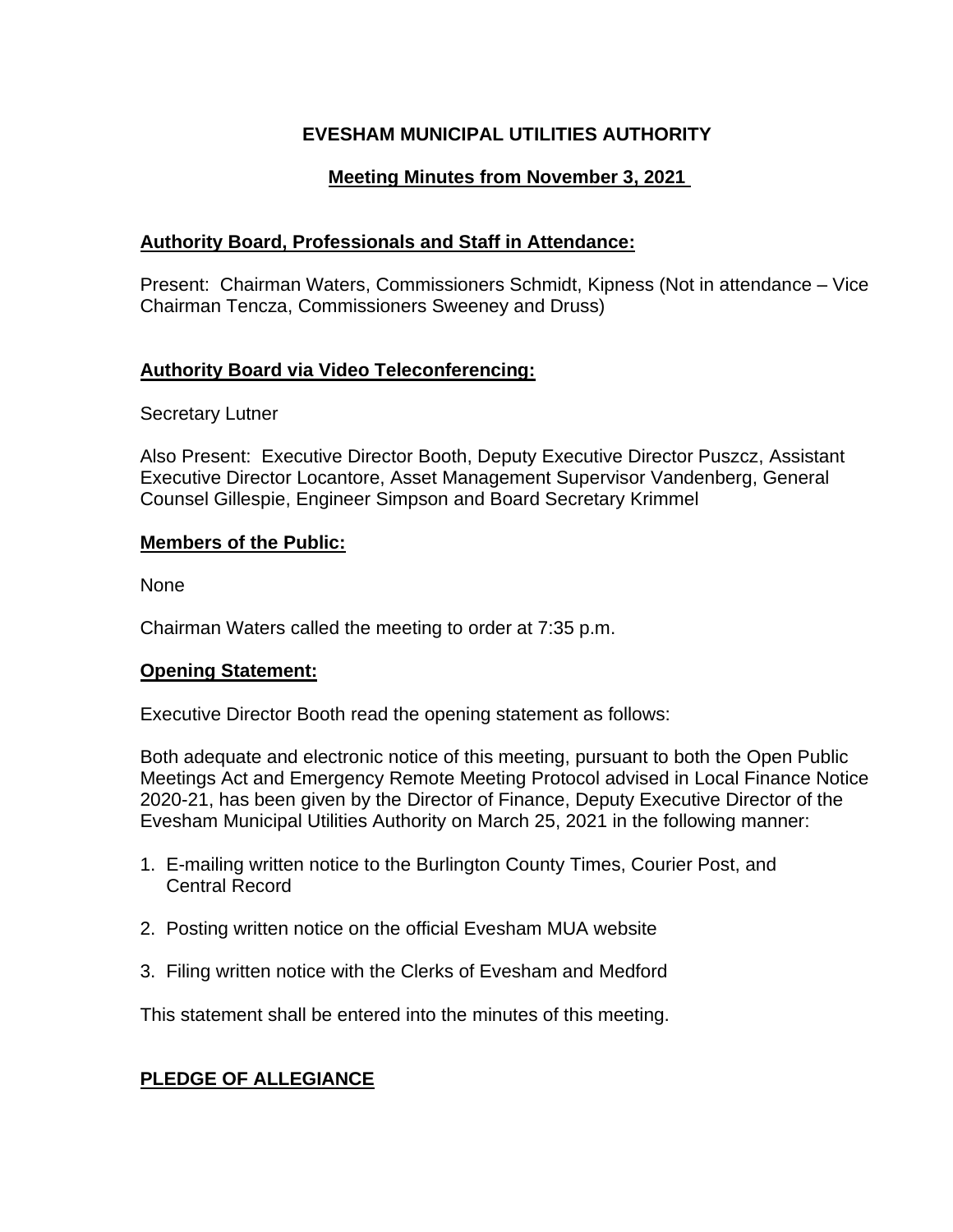### **APPROVAL OF MINUTES**

**October 6, 2021** – On motion by Kipness, seconded by Schmidt, it was moved to approve the minutes of October 6, 2021.

RECORDED VOTE: AYE: Kipness, Schmidt, Lutner, Waters NAY: None ABSTAIN: None

MOTION CARRIED: 4-0-0

**PUBLIC COMMENT** (Agenda Items only)

None

**Resolution 2021-150: Payment of Bills** – On motion by Schmidt, seconded by Kipness, it was moved to adopt **Resolution #2021-150** approving the payment of the October 2021 bills.

RECORDED VOTE: AYE: Kipness, Schmidt, Lutner, Waters NAY: None ABSTAIN: None

MOTION CARRIED: 4-0-0

**Resolution 2021-151: Refunds, Credits & Cancellations** – On motion by Schmidt, seconded by Kipness, it was moved to adopt **Resolution #2021-151** approving the September 2021 refunds, credits & cancellations.

RECORDED VOTE: AYE: Kipness, Schmidt, Lutner, Waters NAY: None ABSTAIN: None

MOTION CARRIED: 4-0-0

**Resolution 2021-152: Authorizing Award of Contract through Sourcewell National Cooperative Purchasing Program** – On motion by Kipness, seconded by Schmidt, it was moved to adopt **Resolution #2021-152** awarding a contract through Sourcewell National Cooperative Purchasing Program to Jesco – John Deere Construction in the amount of \$141,116.30 to purchase a 310SL Backhoe loader. Executive Director Booth explained that this loader will replace an old problematic piece of equipment. Once we receive this loader, we will place the old loader on the list to sell through on-line auction.

RECORDED VOTE: AYE: Kipness, Schmidt, Lutner, Waters NAY: None ABSTAIN: None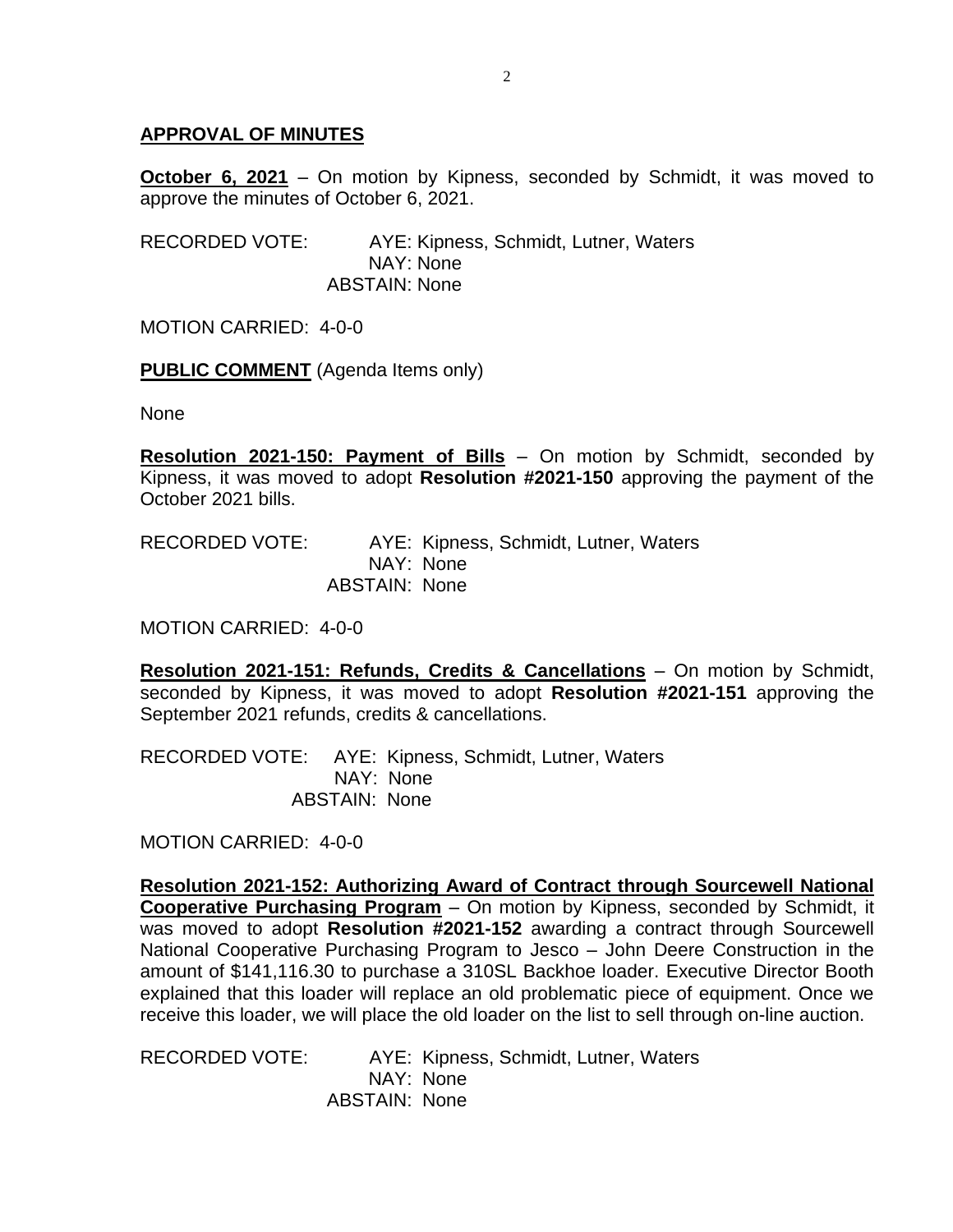MOTION CARRIED: 4-0-0

**Resolution 2021-153: Authorizing entry into a joint funding agreement** – On motion by Schmidt, seconded by Kipness, it was moved to adopt **Resolution #2021-153** authorizing entry into a joint funding agreement for Water Resources Investigation with the United States Geological Survey in the amount of \$8,160.00 for the operation and maintenance of recorders on groundwater wells in the Mt. Laurel-Wenonah Aquifer System. Deputy Executive Director Puszcz advised the Board that we participate in this agreement on an annual basis and it is required by the USGS. This provides the Authority with information on ground water levels in the Mt. Laurel-Wenonah aquifer system.

RECORDED VOTE: AYE: Kipness, Schmidt, Lutner, Waters NAY: None ABSTAIN: None

MOTION CARRIED: 4-0-0

**Resolution 2021-154: Award of Contract in excess of \$6,600** – On motion by Schmidt, seconded by Kipness, it was moved to adopt **Resolution #2021-154** awarding a contract to Xylem Water Solutions, Inc. in the amount of \$12,741.24 to rebuild a Flygt pump at the New World lift station. Executive Director Booth explained that this pump is one of the main pumps used at the New World lift station. This is crucial to the operation of the maintenance to this facility.

| RECORDED VOTE: |               | AYE: Kipness, Schmidt, Lutner, Waters |
|----------------|---------------|---------------------------------------|
|                | NAY: None     |                                       |
|                | ABSTAIN: None |                                       |

MOTION CARRIED: 4-0-0

**Resolution 2021-157: Award of Contract under Extraordinary, Unspecifiable Services** – On motion by Schmidt, seconded by Lutner, it was moved to adopt **Resolution #2021-157** awarding a contract under Extraordinary, Unspecifiable Services to Horizon Health Care Services, Inc. in the amount of \$46,297.68 for 2022 employee dental insurance. Deputy Executive Director Puszcz explained that last year, Horizon Dental submitted a proposal with a 10 percent reduction in premiums. Horizon Dental has submitted a proposal this year maintaining that same exact rate for 2022. Horizon Dental continues to be a good dental insurance provider and it is recommended to award the dental insurance contract to Horizon Dental for 2022.

RECORDED VOTE: AYE: Kipness, Schmidt, Lutner, Waters NAY: None ABSTAIN: None

MOTION CARRIED: 4-0-0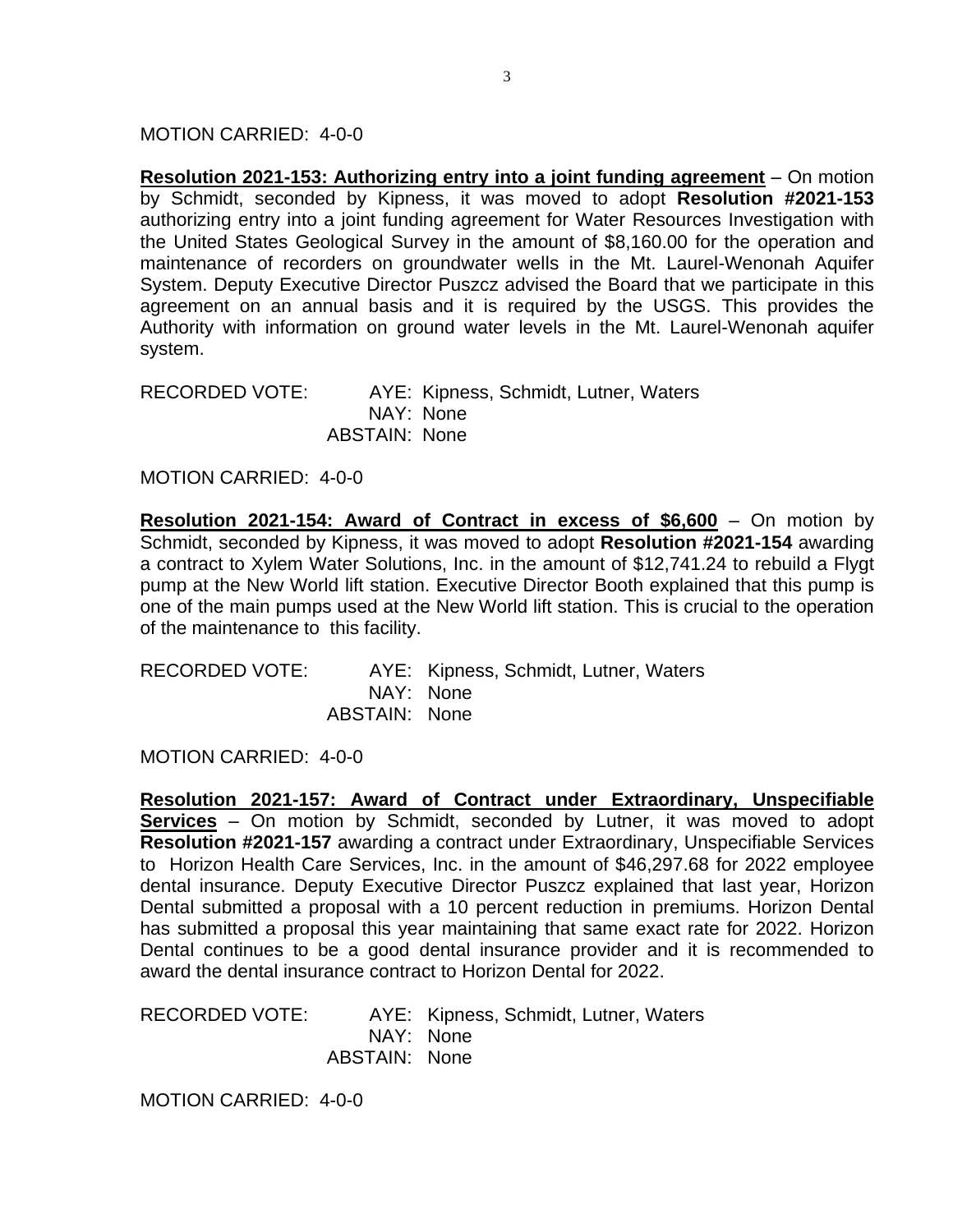**Resolution 2021-159: Award of Contract in excess of \$6,600** – On motion by Kipness, seconded by Schmidt, it was moved to adopt **Resolution #2021-159** awarding a contract to Mary Bridget Enterprises, Inc. in the amount of \$10,714.00 for employee winter uniforms. Executive Director Booth explained that this will purchase winter gear for our employees.

RECORDED VOTE: AYE: Kipness, Schmidt, Lutner, Waters NAY: None ABSTAIN: None

MOTION CARRIED: 4-0-0

#### **EXECUTIVE DIRECTOR'S REPORT**

Executive Director Booth informed the Board that there were no violations for the month of October. There were four water main breaks in October. All repairs were performed inhouse. There were two discolored water complaints, which were rectified by flushing the lines. There was one sulfur odor complaint. A technician went out and tested the water system in the customer's home, but all tests came back negative.

Executive Director Booth updated the Board on fire hydrants flushing. There were seventeen fire hydrants out of service for various reasons. Eleven of those are now back in service. The remaining six are waiting for parts.

Executive Director Booth advised the Board that Assistant Executive Director Locantore reached out to Joint Insurance Fund (JIF) and requested additional time to review the changes to the Authority's Personnel Policies and Procedures Manual and Employee Handbook. They have extended our deadline to the end of the year. This will allow time for General Counsel Gillespie and his team to review the document and make changes if needed.

Executive Director Booth announced that employee Jim Lynch has been promoted to supervisor. Jim has been with the Authority for over 23 years and has demonstrated exceptional knowledge in all aspects of the water and wastewater field. Jim will be overseeing the day to day operations of all three wastewater treatment plants.

Executive Director Booth advised the Board that on November 16, 2021, Ila Vassallo of the Evesham Environmental Commission along with some volunteers from Rutgers and the Pineland Commission will be at the Elmwood Plant at 10 am to work on the rain garden.

Executive Director Booth advised the Board that staff members and commissioners will be attending the AEA annual conference at Caesar's in Atlantic City on November 16<sup>th</sup> and 17<sup>th</sup>.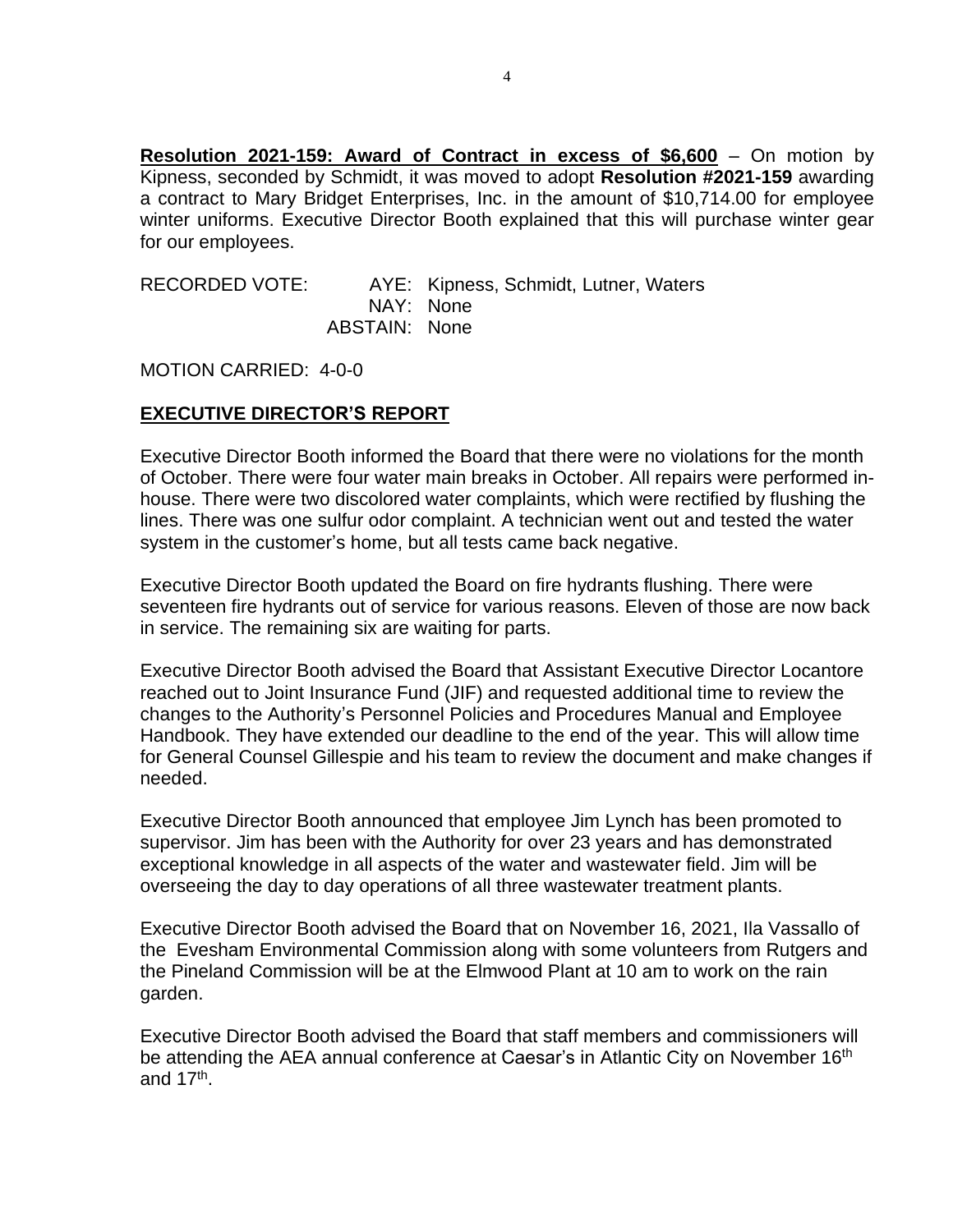Executive Director Booth advised the Board that on December  $8<sup>th</sup>$  the MUA will be hosting the AEA Cohort which will be discussing operational techniques and challenges at the Woodstream facility. You are invited to attend the class.

Executive Director Booth informed the Board that the Authority received an appreciation card from Cherokee High School ROTC booster club for our assistance in setting up their car wash at Wiley Church.

### **ENGINEER'S REPORT**

#### **Review of Engineer's Status Report**

**Update: South Side Water Storage Tank** – We are waiting for the property owner to give us permission to survey the property so that we can complete our Pinelands application.

**Update: Route 70 Water Main** – We are working on the designs for this project.

**Update: Route 70 Sewer Main** – We are working on the designs for this project.

**Update: Elmwood WWTP Resiliency Improvements** – Most of the work is complete. The contractor is waiting for flood gates to be delivered. The delivery date has been moved to February.

**Update: Heritage Village (Phase 2) Water Main Replacement** – The design is near completion and should be complete this month.

**Update: Elmwood Storage Building** – This project has been placed on hold due to availability of funds.

**Update: Elmwood Tertiary Filter Rehabilitation** – Both filters are installed and operating. The third filter bay has been emptied in accordance with our plan.

**Resolution 2021-155: Approval of Change Order #3** – On motion by Schmidt, seconded by Kipness, it was moved to approve **Resolution 2021-155** approving Change Order #3 in the amount of \$35,822.79 to MBE Mark III Electric, Inc.

RECORDED VOTE: AYE: Kipness, Schmidt, Lutner, Waters NAY: None ABSTAIN: None

MOTION CARRIED: 4-0-0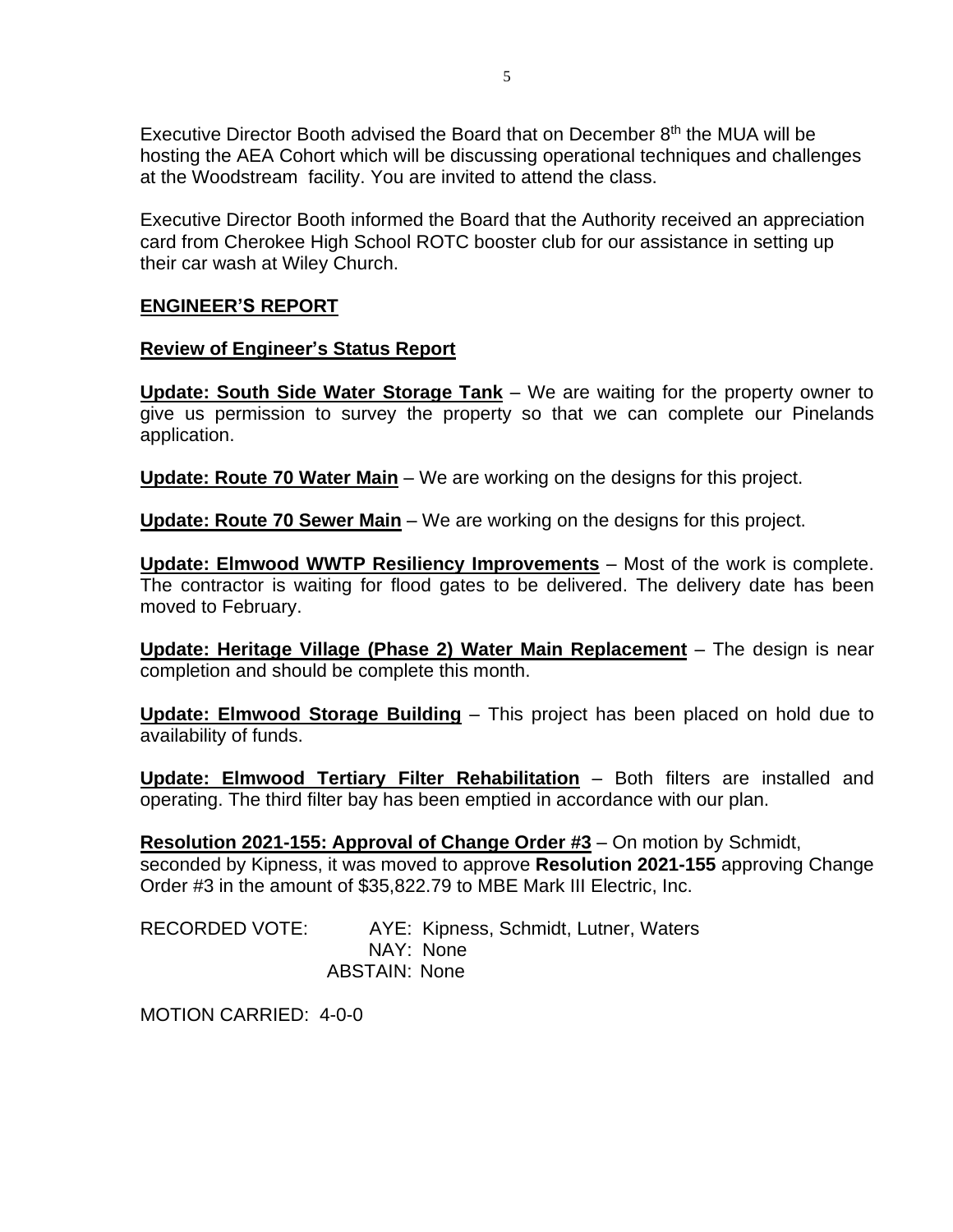#### **Update: Well No. 7 Building** –

**Resolution 2021-147: Award of Contract in excess of \$44,000** – On motion by Schmidt, seconded by Kipness, it was moved to adopt **Resolution 2021-147** awarding a contract to Eagle Construction Services in the amount of \$1,949,514.00 for Well No. 7 Building.

RECORDED VOTE: AYE: Kipness, Schmidt, Lutner, Waters NAY: None ABSTAIN: None

MOTION CARRIED: 4-0-0

**Update: North Cropwell Sewer Siphon –** We will combine this with the Route 70 Sewer Main lining to receive more competitive pricing.

**Update: Kings Grant WWTP Internal Recycle Pipe –** We are waiting for the contractor to get his deliveries in and then they will start the project.

#### **Update: Kings Grant Effluent Force Main Replacement –**

**Resolution 2021-158: Authorizing advertisement-** On motion by Schmidt, seconded by Kipness, it was moved to adopt **Resolution #2021-158** authorizing advertisement for bids for the Kings Grant Effluent Force Main Replacement.

| RECORDED VOTE: |                      | AYE: Kipness, Schmidt, Lutner, Waters |
|----------------|----------------------|---------------------------------------|
|                |                      | NAY: None                             |
|                | <b>ABSTAIN: None</b> |                                       |

MOTION CARRIED: 4-0-0

**Update: Well No. 6 Re-drill** – Nothing new to report.

#### **Update: ASR Well No. 13 Treatment Improvements** –

**Resolution 2021-156: Approval of Change Order #4** – On motion by Schmidt, seconded by Kipness, it was moved to approve **Resolution 2021-156** approving Change Order #4 in the amount of \$25,765.00 to Eagle Construction Services, Inc.

RECORDED VOTE: AYE: Kipness, Schmidt, Lutner, Waters NAY: None ABSTAIN: None

MOTION CARRIED: 4-0-0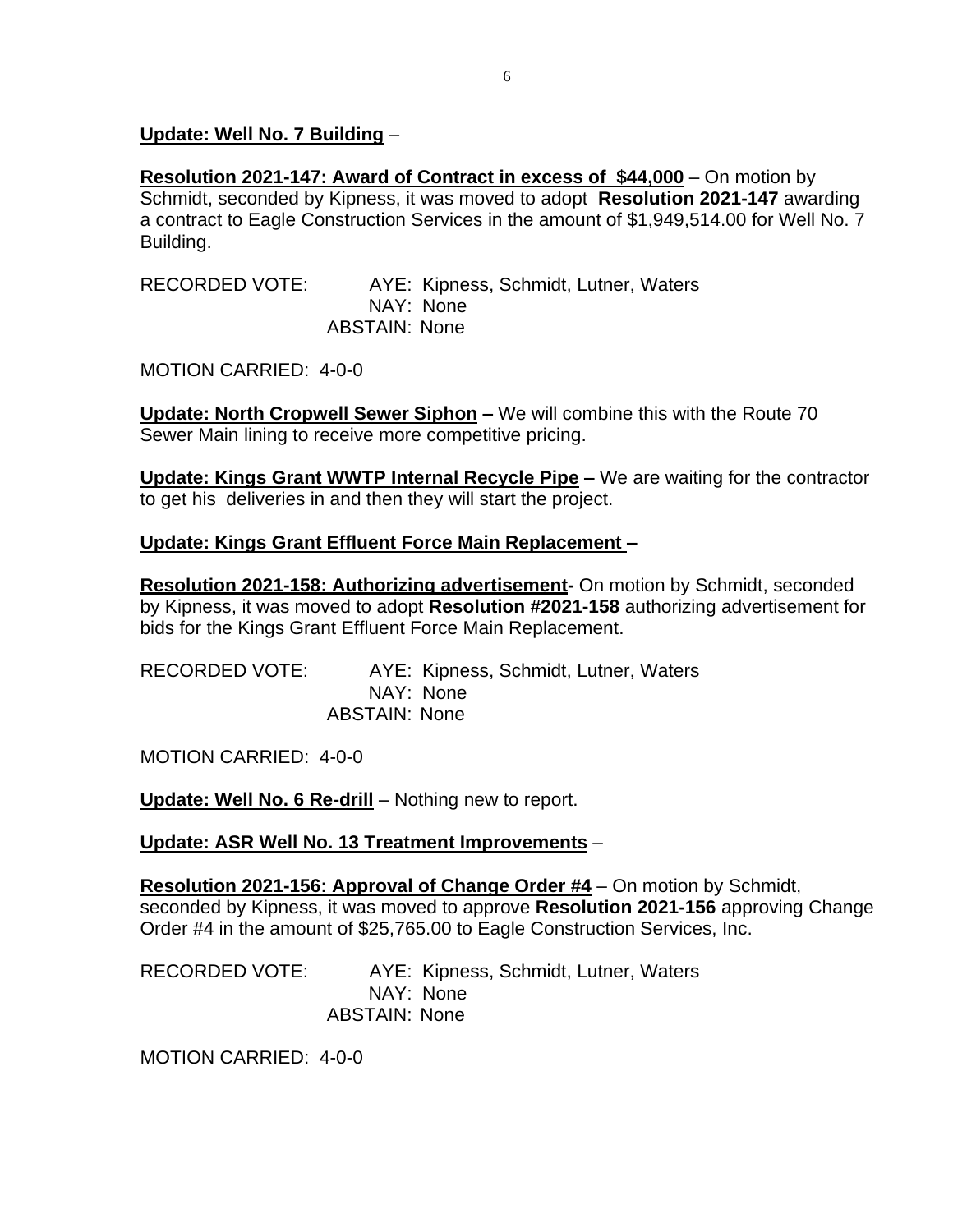### **Update: East Main Street Sewer Rehabilitation** –

**Resolution 2021-160: Approval of Change Order #1** – On motion by Kipness, seconded by Schmidt, it was moved to approve **Resolution 2021-160** approving Change Order #1 in the credit amount of \$8,155.66 to North American Pipeline.

| RECORDED VOTE: |                      | AYE: Kipness, Schmidt, Lutner, Waters |  |
|----------------|----------------------|---------------------------------------|--|
|                |                      | NAY: None                             |  |
|                | <b>ABSTAIN: None</b> |                                       |  |

MOTION CARRIED: 4-0-0

**Motion to approve S-3/W-3 for La Scala Fire** – On motion by Schmidt, seconded by Kipness, it was moved to approve S-3/W-3 for La Scala Fire – 500 Route 73 South

RECORDED VOTE: AYE: Kipness, Schmidt, Lutner, Waters NAY: None ABSTAIN: None

MOTION CARRIED: 4-0-0

# **GENERAL COUNSEL'S REPORT**

General Counsel Gillespie advised the Board that the resolution that was adopted last month on the authorization of payment and voluntary debarment agreement and mutual releases with RTW Construction over the Knox Blvd. and Greenbrook Drive water main projects has not been signed by RTW Construction. General Counsel Gillespie reached out to RTW Construction's attorney and was informed that they were fired. He received an email saying that RTW Construction's new attorney is reviewing the agreement. General Counsel Gillespie emailed them a week later with no response. We have released a check to the Labor Union per the execution under court order. We are waiting to send the final payment to RTW Construction until we receive the signed settlement agreement and the maintenance bonds from them.

## **PUBLIC COMMENT**

None

**Resolution 2021-161: Executive Session** – On motion by Kipness, seconded by Schmidt, it was moved to enter into Executive Session at 8:05 p.m. to discuss personnel matters.

RECORDED VOTE: AYE: Kipness, Schmidt, Lutner, Waters NAY: None ABSTAIN: None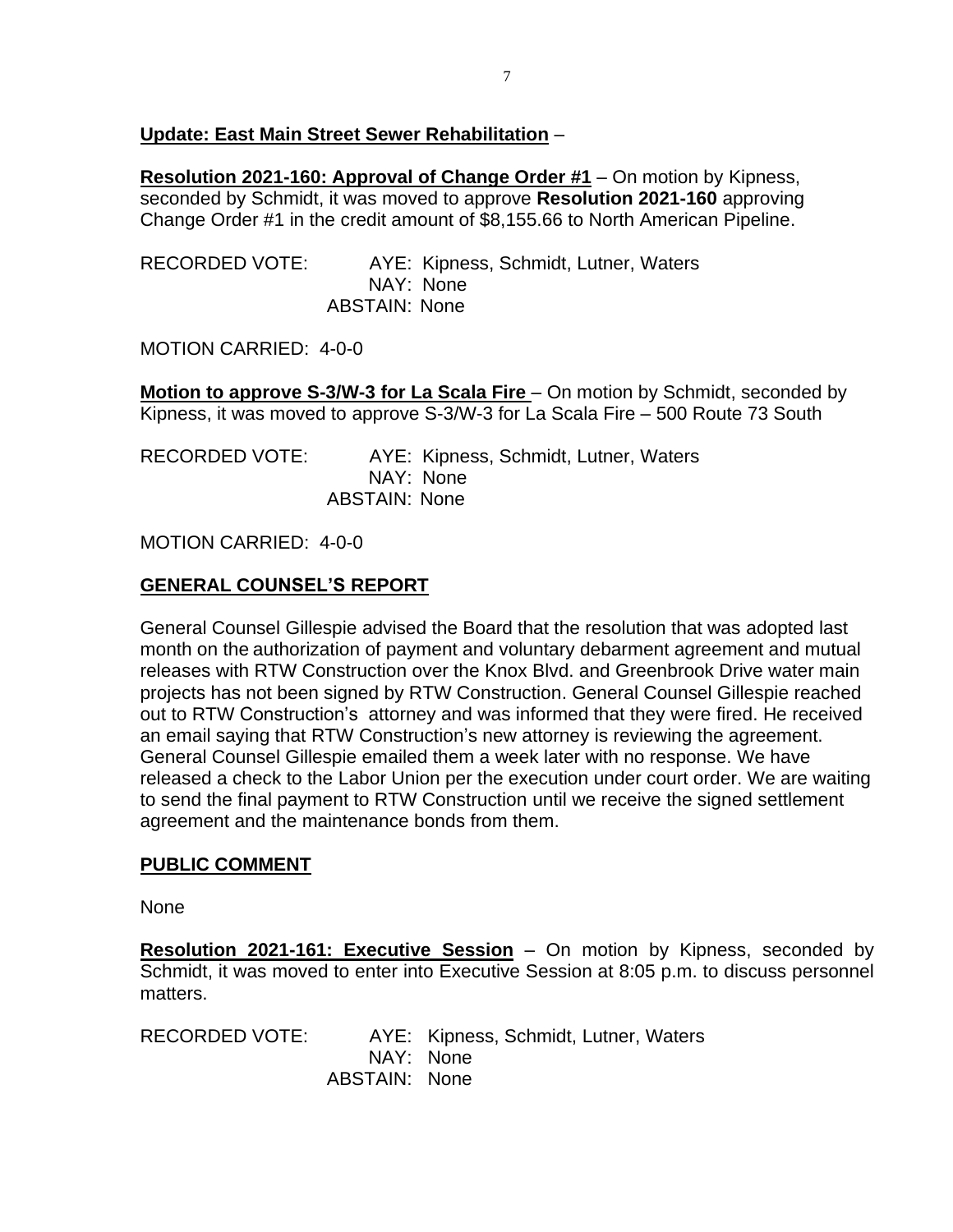MOTION CARRIED: 4-0-0

On motion by Schmidt, seconded by Kipness, it was moved to come out of Executive session at 8:24 p.m.

RECORDED VOTE: AYE: Kipness, Schmidt, Lutner, Waters NAY: None ABSTAIN: None

MOTION CARRIED: 4-0-0

**Motion to approve a Settlement and Release agreement** – On motion by Schmidt, seconded by Kipness there was a motion to approve a settlement and release agreement.

| RECORDED VOTE: |               | AYE: Kipness, Schmidt, Lutner, Waters |
|----------------|---------------|---------------------------------------|
|                | NAY: None     |                                       |
|                | ABSTAIN: None |                                       |

MOTION CARRIED: 4-0-0

#### **BOARD COMMENTS**

Commissioner Lutner welcomed our new supervisor, Jim Lynch and wished him success in his new endeavor. He was pleased that there were no discharge mishaps this month. The water main breaks are unfortunate but expected during this time of the year. He believes the Authority is doing very well. He expressed appreciation for a job well done.

Commissioner Kipness expressed appreciation to Deputy Executive Director Puszcz for the rapid response from last month on updating the description of the bill list. He would also like to make sure in the future that when the commissioners are reviewing documents that the red line copy comes along with the clean document.

Commissioner Schmidt congratulated Jim Lynch on his promotion. He wished him luck. He expressed appreciation to Executive Director Booth on his stewardship; he believes he has a great start. Commissioner Schmidt questioned Deputy Executive Director Puszcz on the financial update for the month of September, regarding the line item for debt service coverage analysis which shows that we are exceeding by \$1.3 million. He asked if that caused her any concerns. Deputy Executive Director Puszcz responded that it means that our revenues year to date exceed our expenses by 1.3 million and we are more than meeting our debt service coverage requirements. This is a very good thing.

Chairman Waters congratulated Jim Lynch on his promotion as supervisor. He is sure he will do a wonderful job. He looks forward to working with him. He expressed appreciation